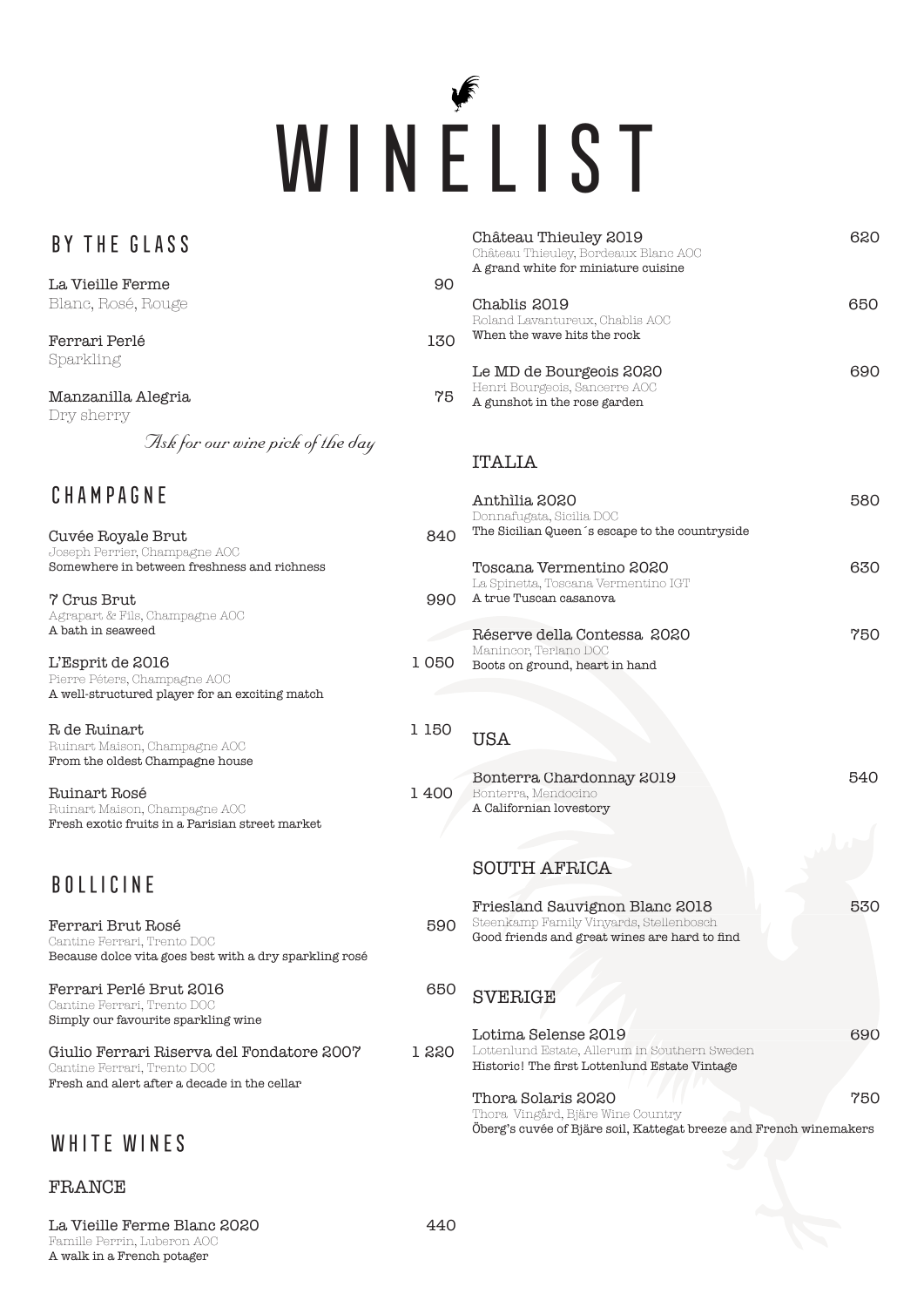# WINELIST

## FRENCH ROSÉ

| La Vieille Ferme Rosé 2020<br>Famille Perrin, Luberon AOC<br>Born and raised a stone's throw from Provence                          | 440 | Bibbiano 2018<br>Bibbiano, Chianti Classico DOCG<br>This black rooster was raised on an organic farm                                                                | 590         |
|-------------------------------------------------------------------------------------------------------------------------------------|-----|---------------------------------------------------------------------------------------------------------------------------------------------------------------------|-------------|
| Rosé et Or 2020<br>Château Minuty, Côtes de Provence AOP<br>From grapes that were spoiled with the view of St. Tropez               | 615 | Bibbiano Riserva 2017<br>Bibbiano, Chianti Classico Riserva DOCG<br>World-class! Among Wine Spectator's Top 100 of 2019                                             | 750         |
| Château de Selle 2020<br>Domaines Ott, Côtes de Provence AOP<br>Probably the most iconic rose in the world                          | 720 | Gran Selezione Montornello 2015<br>Bibbiano, Chianti Classico Gran Selezione DOCG<br>An Italian gentleman without wearing sunglasses                                | 840         |
| <b>RED WINES</b>                                                                                                                    |     | Gran Selezione Vigna del Capannino 2016<br>Great old vintage 2011<br>Bibbiano, Chianti Classico Gran Selezione DOCG<br>The beginning of our love for the Gallo Nero | 840<br>1050 |
| FRANCE                                                                                                                              |     | Querciabella 2018                                                                                                                                                   | 640         |
| La Vieille Ferme Rouge 2020<br>Famille Perrin, Ventoux AOC                                                                          | 440 | Querciabella, Chianti Classico DOCG<br>From soils full of life                                                                                                      |             |
| Best served in the rural countryside                                                                                                |     | Ama 2018                                                                                                                                                            | 650         |
| Morgon 2019<br>Georges Duboeuf, Beaujolais Cru Morgon AOC<br>Best paired with sunshine & fresh air                                  | 480 | Great old vintage 2015<br>Castello di Ama, Chianti Classico DOCG<br>A classic Alfa Romeo Spider with a new engine                                                   | 740         |
| Mercurey Clos I'Évêque 2018<br>Gouffier, Mercurey ler Cru AOC<br>A striking Pinot Noir crafted in an old bunker of Napoleon         | 780 | Marchese Antinori Riserva 2018<br>Tenuta Tignanello, Chianti Classico Riserva DOCG<br>For 27 generations the "vino della famiglia"                                  | 750         |
| Cornas Terres Brulées 2016<br>Jean-Luc Colombo, Cornas AOC<br>An overwhelming Syrah spinning the aroma wheel                        | 930 | Gran Selezione Castello Fonterutoli 2013<br>Marchesi Mazzei, Chianti Classico Gran Selezione DOCG<br>The very first super Chianti Classico                          | 830         |
| Les Garrigues 2020<br>Domaine Clavel, Languedoc AOP<br>The importance of the limestone soil                                         | 580 | MORE FROM TUSCANY                                                                                                                                                   |             |
|                                                                                                                                     |     | Il Bruciato 2020                                                                                                                                                    | 650         |
| Château du Cauze 2019<br>Château du Cauze, Saint-Emilion Grand Cru AOC<br>"Because there is no life without Bordeaux" - a neighbour | 640 | Marchesi Antinori, Bolgheri DOC<br>Soon half empty and not half full                                                                                                |             |
|                                                                                                                                     |     | L'Alberello Rosso 2014                                                                                                                                              | 1090        |
| Château Bernadotte 2016<br>Château Bernadotte, Haut-Médoc Cru Bourgeois AOC                                                         | 720 | Grattamacco, Bolgheri Superiore DOC<br>A robust Bordeaux Blend from the prominent vineyards of Bolgheri                                                             |             |
| For royalists, bourgeoisie and peasants                                                                                             |     | Tignanello 2018<br>Marchesi Antinori, Toscana IGT<br>A milestone on the Tuscan wine road                                                                            | 1 300       |
| <b>ITALIA</b>                                                                                                                       |     |                                                                                                                                                                     |             |
| CHIANTI CLASSICO                                                                                                                    |     | Rosso di Montalcino 2017<br>Mastrojanni, Rosso di Montalcino DOC<br>Like the perfect Italian espresso                                                               | 690         |
| Brolio 2019                                                                                                                         | 495 |                                                                                                                                                                     |             |
| Barone Ricasoli, Chianti Classico DOCG<br>Said to be the first Chianti!                                                             |     | Brunello di Montalcino 2014<br>Mastrojanni, Brunello di Montalcino DOCG<br>Like your favourite cigar enjoyed on a Tuscan hilltop                                    | 1 050       |
| Berardenga 2019<br>Fattoria di Fèlsina, Chianti Classico DOCG<br>The cornerstone of this Slow Wine estate                           | 580 |                                                                                                                                                                     |             |